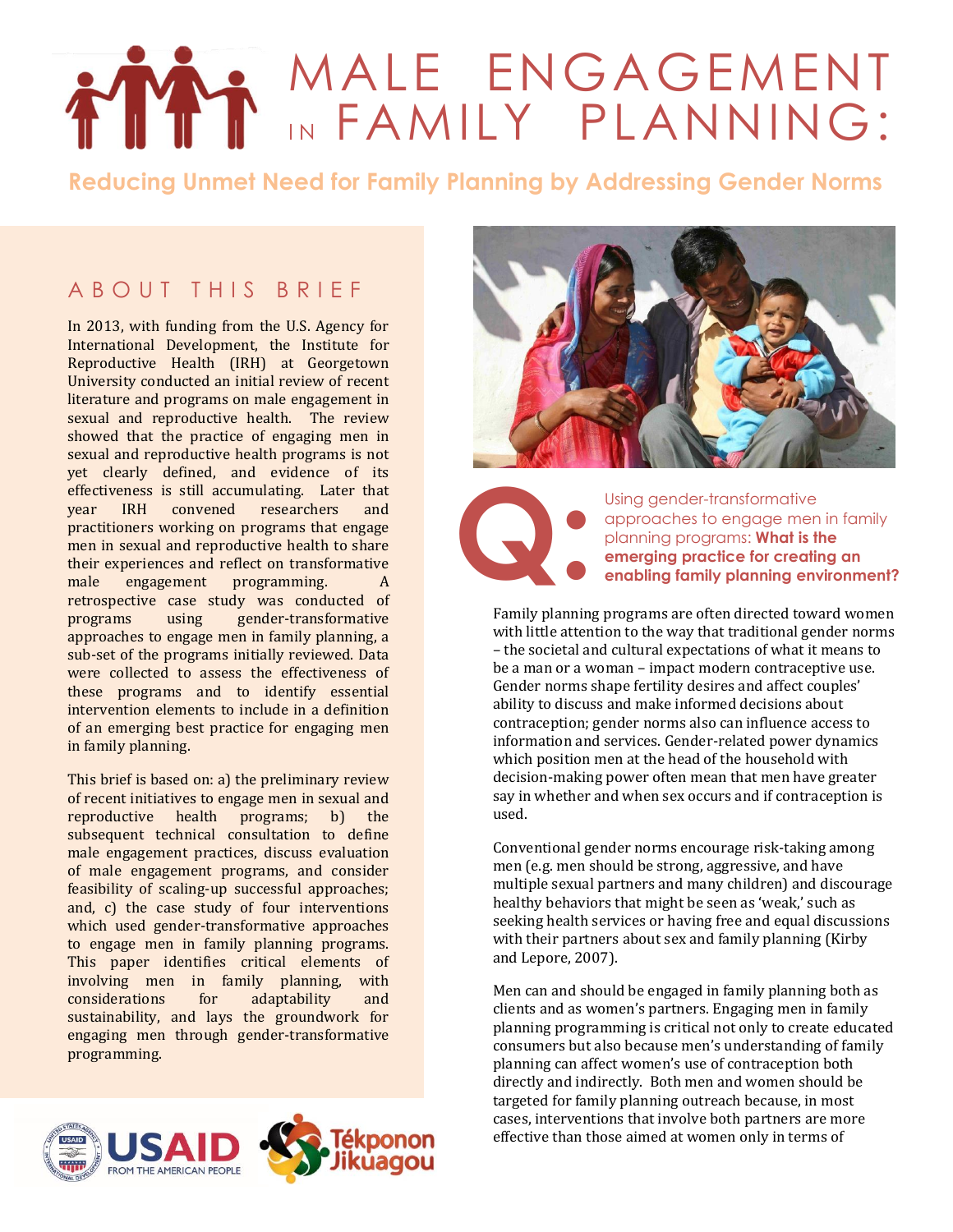contraceptive use and continuation, pregnancy or abortion (Becker, 1996; Kraft et al., 2007; Lundgren, 2012; Terefe et al., 1993; Shattuck et al., 2011).

Evidence has also shown that in the absence of direct discussion, women often assume, sometimes incorrectly, that their partner is opposed to family planning (Hartmann et al., 2012). Programs involving men can enhance spousal communication, improve gender equitable attitudes and increase family planning use (Lundgren et al, 2012). Research suggests that more egalitarian attitudes among men and women can affect a range of positive health-related outcomes such as "improved communication, shared decision-making, condom use, contraceptive use, access to health services and non-violence" (Greene and Barker, 2010).

Family planning programming that falls toward the transformative end of the gender equality continuum seeks to increase family planning use by addressing gender norms and equality among women and men. Both women and men have gendered expectations of appropriate roles and behavior for men and women; thus, addressing genderrelated vulnerabilities for men as well as women is increasingly recognized as an imperative in sexual and reproductive health programming. Viewing men as gendered individuals, rather than oppressors or obstacles to women's health, can create a more lasting impact on family planning and sexual and reproductive health. However, programs that appeal to men for their involvement in family planning because of their role as decision-makers may reinforce harmful norms. It is crucial to engage men in family planning through transformative approaches that can eventually lead to better communication among couples, joint decision-making and increased family planning use.

# **GENDER EQUALITY CONTINUUM**

The Interagency Gender Working Group (IGWG) has identified a continuum of how gender is approached in projects: on one end it is harmful and promotes gender inequality, gradually moving towards actively trying to influence equality between genders.

**BERRIERE** 

**Exploitative**: Projects that exploit gender inequalities and stereotypes in pursuit of health and demographic outcomes.

**Accommodating**: Projects that accommodate gender differences in pursuit of health and demographic outcomes.

**Transformative**: Projects that seek to transform gender relations to promote equity as a means to reach health outcomes.

### **Why Is Engaging Men In Family Planning Important?**

**Engaging men can directly address their concerns about contraception that hinder their own use and that of their partner.** A systematic review of studies on men's beliefs and attitudes toward contraception identified the main reasons men did not want to use contraception. These reasons included concerns from *men as partners*, "fear of losing authority within the family context; fear of presumed collateral effects of contraceptive use [e.g., infidelity]; association between withdrawal and the reduction in spontaneous sexual intercourse", as well as concerns from *men as family planning clients*, "an association between vasectomy and castration; a mistrust of the effectiveness of condoms; and a perceived decline in virility and sexual pleasure after vasectomy" (Hoga et al., 2013, p. 10). An additional important finding was that men felt that health care services were not sensitive to their needs in terms of time available for services or sufficient depth of information (Hoga et al., 2013).

**Engaging men can create more gender equitable attitudes that support family planning use.** Inequitable gender norms hinder family planning. Women are often not valued as equal partners in a relationship, yet contraceptive use is seen as a woman's responsibility. Meanwhile, men are not usually targeted for family planning services and information, yet they are often the decision-makers. Programs that provide men and women the opportunity to engage in family planning discussions—together or separately—can directly address these inequitable norms and create space for joint decision-making for effective use of family planning. There is abundant evidence that partner communication and support is associated with effective contraceptive use (Harvey et al., 2006; Sable et al., 2006). As Hartmann et al. (2012) notes, "Research has repeatedly shown that men are interested and will positively contribute to family planning discussions when provided the opportunity, and that spousal communication can increase contraceptive uptake and continuation" (Hartmann et al., 2012, p. 817).

### **How Did Programs Engage Men In Family Planning And What Were The Results?**

Although the 1994 International Conference on Population and Development (Cairo) called for greater emphasis on men's shared responsibility and active involvement in issues of sexual and reproductive health, including family planning (UNFPA, 1995), there remain few evaluated interventions that promote male engagement in family planning (Hartmann et al., 2012) and fewer still that promote approaches that address gender norms.

This brief includes four in-depth case studies of interventions using gender-transformative approaches to engage men in family planning programs. The brief was informed by a review of recent initiatives to engage men in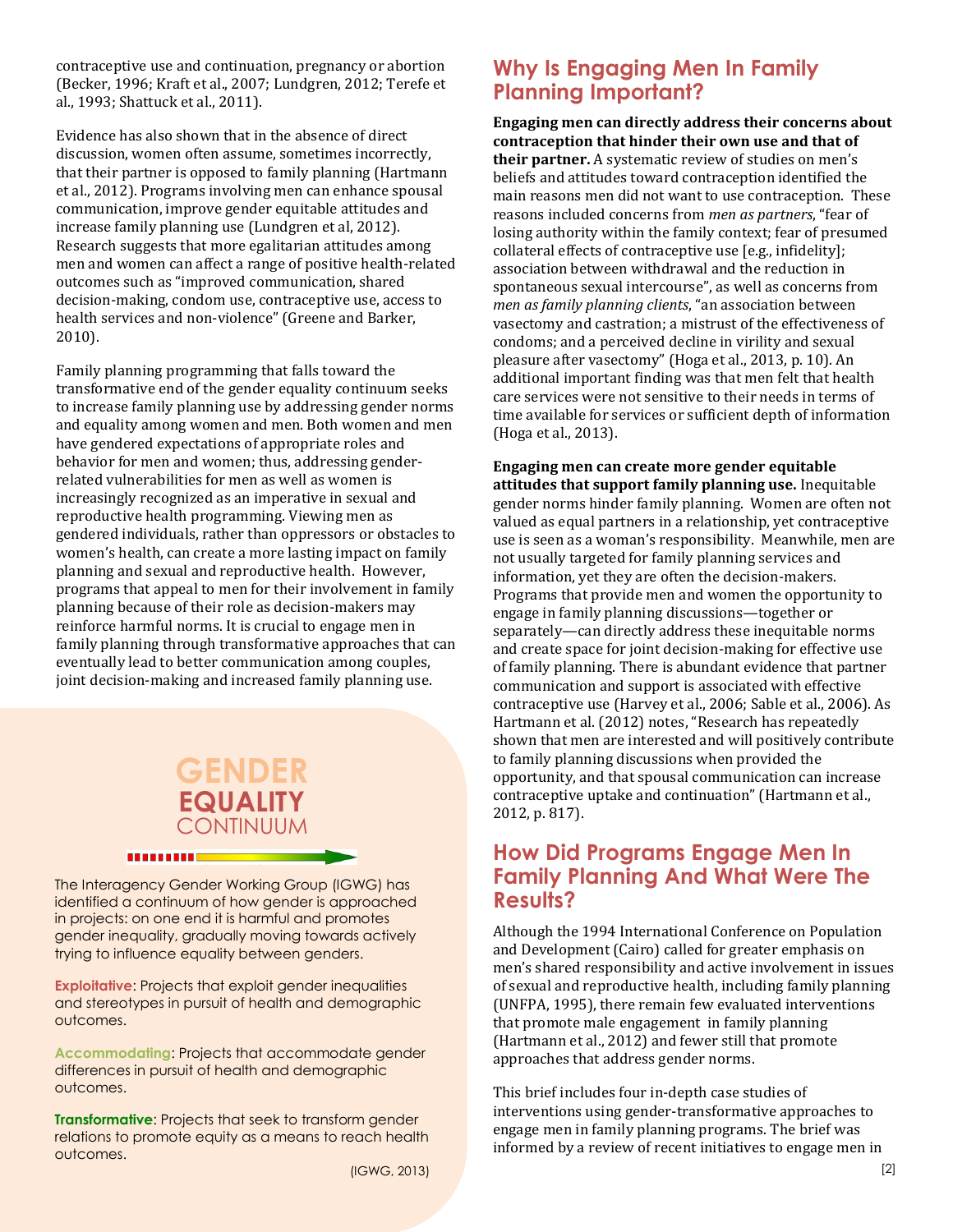sexual and reproductive health programs and a technical consultation aimed at defining and discussing male engagement practices, the evaluation of male engagement programs, and the feasibility of scaling-up successful approaches. Only a small number of those programs focused on family planning, though not all set out to be gender transformative. What follows here are short descriptions of those illustrative programs that highlight successful elements in engaging men in family planning efforts. These are a sampling of programs drawn from the larger review that have well-documented evaluations related to family planning outcomes and also had program managers available to provide additional information. Some of these programs did not significantly impact family planning use, but remain valuable examples because they were successful short-term interventions that addressed issues related to family planning uptake such as couple communication and joint decision-making.

One aim of this brief is to more clearly define gendertransformative family planning initiatives and highlight the need for rigorous research to provide evidence on the cost, scalability and value of such approaches. While several of these studies used a randomized control design, others had weaker designs, and few were specifically designed to provide information on the effectiveness of gendertransformative family planning initiatives. It is worthwhile noting that despite these limitations the overall results show promising efforts to increase family planning knowledge and use by engaging men in ways that address underlying gender norms.

### CASE STUDY 1

#### **Promoting Gender Equity and Family Planning through Interactive Workshops**

*FHI360, APROFAM, APAES (Guatemala), Marie Stopes/Tanzania, PEMconsult East Africa, Ltd (Tanzania)*

Carried out in Guatemala and Tanzania, this intervention set out to test the hypothesis that the promotion of gender equity in the context of reproductive health will contribute to gender-equitable attitudes and strengthen the practice of family planning. In Guatemala, similar to Tanzania and many other countries, gender inequality contributes to high fertility rates, short spacing between births and non-use of contraception (Schuler and Ramírez, 2012). This shortduration intervention used interactive workshops to promote gender equality and family planning. Thirty communities in Guatemala (267 men, 336 women) and 36 in Tanzania (377 men, 502 women) were randomly assigned to intervention and control groups. Interventions in control groups were delayed so they could serve as control sites.

The intervention consisted of a series of six interactive workshops for couples – two for men only, two for women only, and two that both sexes attended together. The curriculum consisted of games, discussions and role-plays to raise awareness about gender inequality and norms that function as barriers to family planning and to encourage gender equitable attitudes and openness to family planning.

Local facilitators received training on general family planning knowledge and gender norms, and instruction on facilitation of the interactive workshop sessions. Facilitators were linked with mobile clinics for condoms, oral contraceptives and referrals (Schuler et al., 2012). Male facilitators led workshops for men, female facilitators led workshops for women, and couple workshops were jointly facilitated. Each individual participated in four workshops, held one week apart, on the following topics: 1) Setting the Stage and Exploring the Concept of Gender; 2) Strengthening Demand for Family Planning and Encouraging Responsible Parenthood; 3) Sexuality and Communication about Sex and Family Planning; and 4) Communication between Men and Women on Sex and Contraception. Each country's intervention and control groups had baseline and follow-up surveys.

The results showed more positive gender attitudes, particularly among men, as measured by the Gender and Family Planning Equity (GAFPE) Scale developed by FHI3601. The programming also resulted in greater knowledge about modern contraception, especially among men. Knowledge about modern contraception increased from 34% to 72% among men in Guatemala, stating they knew at least five modern methods. Some increase in use of modern contraceptive methods was seen in Guatemala (though not statistically significant), and Tanzania found no evidence of increased contraceptive use.<sup>2</sup> However, the approach demonstrates that it is possible to impact gender inequitable attitudes in a very short period of time.

### CASE STUDY 2

l

**Using Male Motivators to Increase Family Planning Use** *Save the Children (Malawi and Mozambique), FHI360 (India), and JHPIEGO (Nigeria)* 

Building on research that shows that men tend to get reproductive health information from their peers, this program utilized male peer educators, referred to as male motivators, to increase family planning use among couples in a rural Malawi province. The program particularly targeted the older husbands of young married women less than 24 years old. In all, 400 men from 257 villages in the Mangochi district participated in the program. The intervention was tested using a randomized design to determine its effectiveness for increasing family planning uptake among participants. Participants were randomized into an intervention group or a control group. Baseline and post-intervention surveys were administered to both groups. Data were measured using scales constructed to assess knowledge and attitudes related to family planning,

<sup>1</sup> The GAFPE Scale was developed for this study and contains 20 items, three of which are drawn from the Gender Equitable Men (GEM) Scale (Pulerwitz and Barker 2008), and the rest were designed to reflect gender norms that influence family planning in the two countries. Only a few items were too country-specific to be used in both settings.

<sup>2</sup> In Tanzania, the mean level of bilateral tubal ligation was lower postintervention than pre-intervention in the intervention group, but not in the control group. For IUCD and implant use, none of the post-intervention and control comparisons were statistically significant, suggesting that the intervention was not broadly associated with increased service utilization among the sites in which it was implemented (Schuler et al., 2012).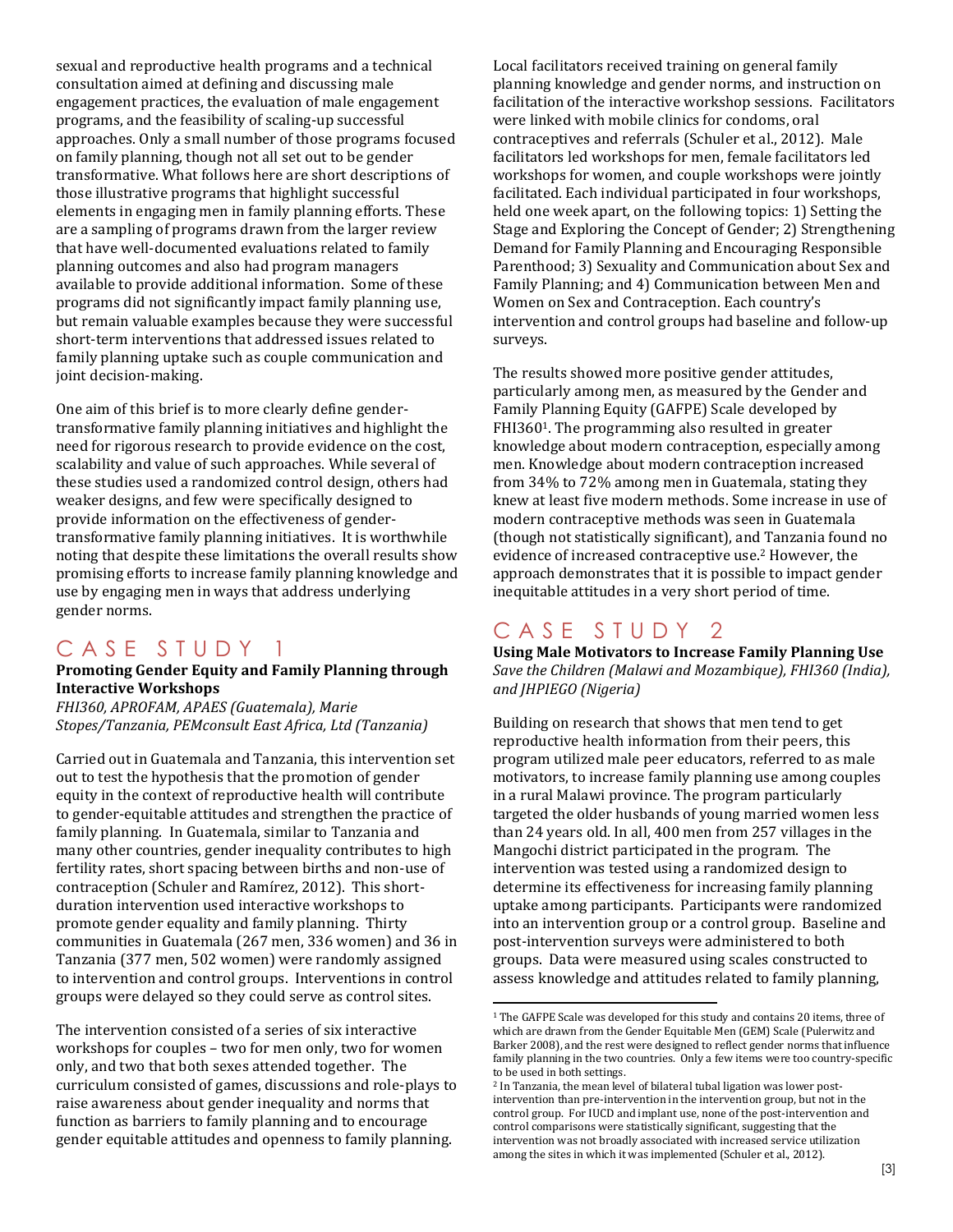gender norms, family planning self-efficacy and communication about family planning. In-depth interviews were also held with 14 male participants from the intervention group (Shattuck et al., 2011).

In intervention sites, volunteer male motivators – men chosen for their use of and enthusiasm for modern contraception – sought to positively influence participants' attitudes toward family planning by sharing their own experiences, engaging participants in discussions about gender norms in one-on-one sessions that met five times over a six-month period (Shattuck et al., 2011). Each male motivator visit consisted of a topic focused on one of three areas: information (about family planning, availability of contraceptives and services, benefits of birth spacing, socioeconomic factors associated with large families); motivation (gender norms and community perceptions about men who use family planning) and skills (role-play and communication skills development).

Prior to the intervention, none of the men reported using contraception. After the intervention, statistically significant increases were seen in family planning use: 78% of those who met with the male motivators and 59% of those in the control group reported using family planning methods with their wives (primarily condoms, injectables and birth control pills).<sup>3</sup> Qualitative data found that men reported better overall communication with their wives or girlfriends. As one participant noted: ''*Before the educator came to shed more light on this issue, I was doing what I could, based on guesswork without even discussing with my wife. After the educator came I was able to discuss and communicate with my wife very well*" (Shattuck et al., 2011, p. 1093). Women agreed: *"We never discussed matters, but since his participation in the study we talk about sex, family planning, and how to enjoy marriage."* (Hartman et al., 2012, p. 811). Results were positive and showed significant increases in family planning use, including improved contraceptive use and ease of and frequency of communication with partners (Kerner, 2013).

The program was later adapted by Save the Children in Mozambique, FHI360 in India and JHPIEGO in Nigeria, with largely positive results. These implementation experiences used a slightly modified adaptation of the program, for example using existing peer educators as motivators or using group rather than one-on-one sessions.

### CASE STUDY 3

l

### **Promoting Male-Centered Methods through Health Services, Media & Community Outreach**

*HealthBridge Foundation of Canada, HealthBridge Vietnam Office, and Evangelical Social Action Forum (India)*

This multi-pronged program focused on promoting access to and greater use of male-centered methods – specifically

condoms and vasectomy – because they require active male involvement, thus promoting shared responsibility (MacDonald et al., 2013). The programs (carried out in Bhuj, in the state of Gujarat in India and in 17 communes/wards in three districts of Bac Ninh province and 12 wards in Hanoi, Vietnam) consisted of several distinct yet complementary components: research, media engagement, government engagement, capacity building, and networking. Based on the results of qualitative and quantitative surveys about men's roles and responsibilities in family life, including contraception, mass media materials were developed to promote positive male responsibility for family planning. These findings were also fed back to participants and helped build key messages for additional outreach. The programs worked with government-provided health services to focus on raising awareness and capacity building for greater male involvement in family planning and to lobby for additional recruitment of male health workers. Training programs on gender, sex, social inequality and couple communication were designed and implemented for multiple stakeholders, including government groups, media, NGOs, farmers unions, and health providers. Additionally, in order to foster community engagement, community information sessions for men and women were carried out with a particular focus on men's group counseling and discussions.

**"**

*…the perception of other people in my community improved, which helps me to change my behavior."*

*-Male focus group participant, Vietnam*

In Vietnam, communication materials focused on challenging gender stereotypes that impact negatively on women's reproductive health and encouraged men to use male-focused contraceptive methods and to engage in partner-based decision making about sexual and reproductive health. Radio broadcasts also promoted couple communication about reproductive health and encouraged men to actively share in family planning and to use condoms. The program was the first time gender equality programming with a focus on engaging men had been carried out at a local level. The project contributed to significant changes to improve women's sexual and reproductive health in participating communities. The abortion rate declined, condom use increased by almost 50%, young women attended more gynecological appointments than they had previously attended, and domestic violence declined.

In India, links were forged with journalists and media outlets who were eager for materials on gender awareness. Messages about male responsibility for family planning were also broadcast on a local television channel. Additionally, a community based condom bank was established whereby a female health worker supplied condoms to a local man who functioned as a local distributor so men would be less

<sup>3</sup> The authors note that it's possible that participants' significant others were already using contraception without informing their partners and this intervention provided some women with the opportunity to discuss pre-existing contraceptive use.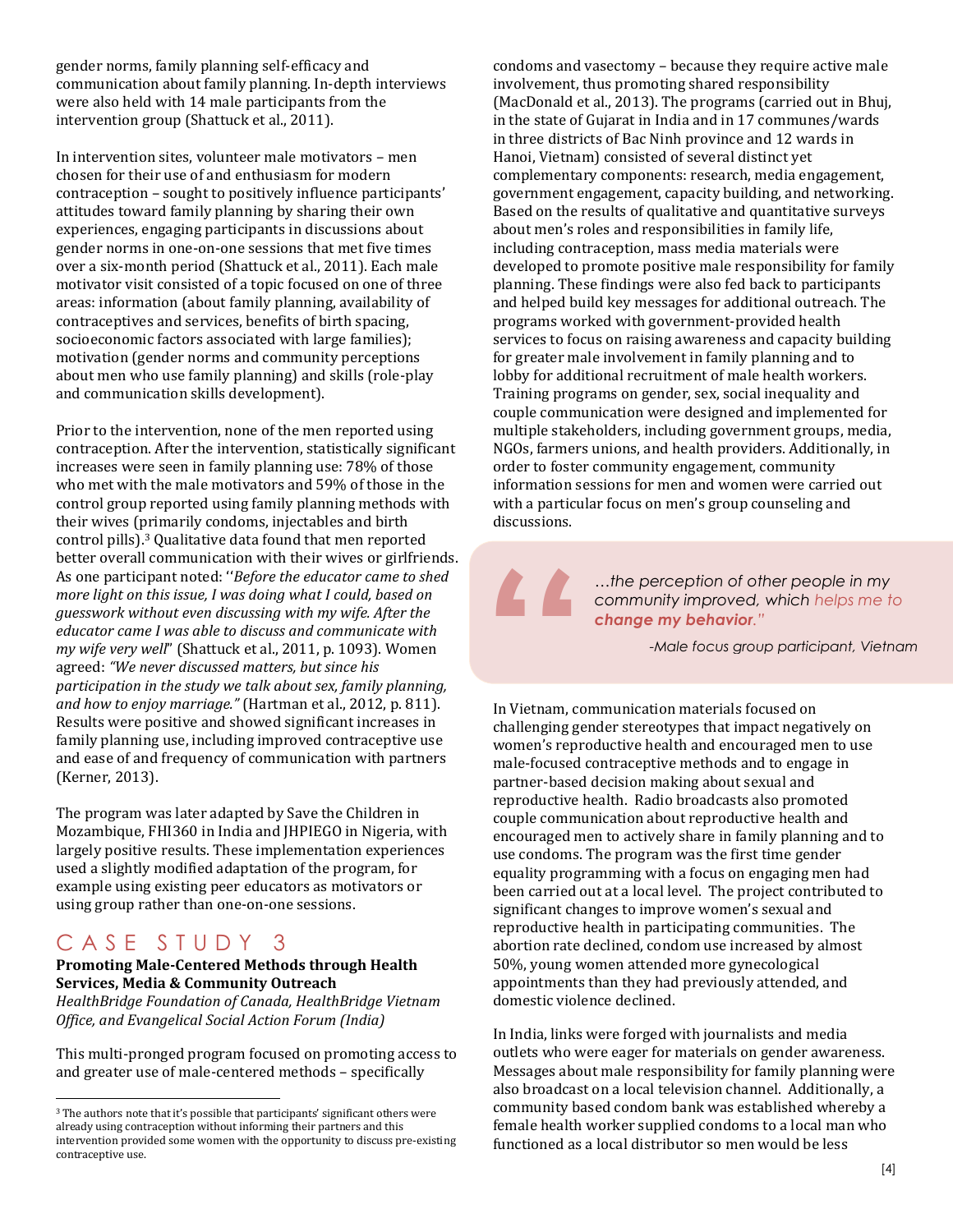embarrassed about acquiring condoms. Finally, the programs established linkages between communities and governments to assist with other, related goals such as, assisting parents with birth certificates for their children to enroll in government schools, thus responding to community needs and building trust and support. The India program made notable achievements related to gender equality and male engagement in sexual and reproductive health. As a result of the program's work with local officials, local governments developed plans to hire more male community health workers in reproductive and child health programs, increased promotion of non-surgical vasectomy, and took the initiative to ban sex-selective abortions. As a result of media activities and public inquiries, media coverage of gender issues increased. Focus groups with participating communities revealed attitudinal and behavior changes. Participants acknowledged the unfairness of gender bias in child-rearing, and some people pledged to make changes. Men discussed how they had started to help with household chores; some began to consider vasectomies and condoms as family planning options, while others became involved in reproductive discussions with their wives.

Evaluation results suggest that this project contributed to increases in men's reported use of contraception and more positive attitudes towards men's sense of shared responsibility for family planning. Qualitative results showed that participants involved in the programs came away with a better understanding of gender inequity and changed their behavior as a result. As noted by one male participant: "*After participating in gender equality training, I personally changed remarkably. I found that it is necessary and I have helped my wife with everything, including family planning. Especially, the perception of other people in my community improved, which helps me to change my behaviour. Before, I was ashamed if my friends knew that I helped my wife . . . However, it is opposite nowadays: I would get people's criticism if I showed gender inequality" (MacDonald et al., 2013, p. 40-41).*

### CASE STUDY 4

#### **Integrating the Standard Days Method® (SDM) into Family Planning Programs as an Approach to Involve Men in Family Planning**

*Institute for Reproductive Health, Georgetown University and B'elejeb B'atz (Guatemala), Project Concern (El Salvador), Kaanib Foundation (Philippines), CARE (India) and Ministries of Health and other local partners (Guatemala, Rwanda, DRC, India and Mali)*

Use of the Standard Days Method® (SDM) requires that women keep track of their menstrual cycle and use a barrier method or avoid sex during fertile days. Because it requires active participation of both partners, it can be considered a "couple" method and offers programs an additional option for men beyond condoms and vasectomy. Formative research and pilot studies were conducted to determine gender-related obstacles to SDM uptake and found that barriers included male opposition to family planning use;

gender norms prohibiting partners from discussing family planning; the inability of women to negotiate timing of sexual intercourse due to lack of power in the relationship; alcohol use or violence; and provider bias about men's willingness to participate in family planning use. Facilitating factors included men's interest in participating in family planning and desire for a method that involves both partners and has no side effects. Operations research in seven countries tested strategies to build on these facilitating factors to engage men positively in family planning. This was followed by a prospective case study of scale up of SDM integration into family planning programs in five countries.

Program approaches sought to increase male engagement in family planning use by raising men's awareness of family planning, including SDM, and promoting couple communication. Media materials included images of couples, rather than women alone. Radio programs that specifically targeted men in India, Guatemala and Rwanda focused on male characters discussing the advantages of communicating with spouses, the disadvantages of having too many children or closely spaced pregnancies, and the impact that family planning use can have on women's health and the family budget. Facilitated discussions were also held among men in men's groups, as well as street theater and dramas at motor-taxi hubs – areas with greater concentrations of men. Family planning information and SDM counseling were also integrated into ongoing initiatives which reach men such as NGOs working with subsistence farmers and agrarian reform beneficiaries (Philippines), water and sanitation committees (El Salvador) or microfinance programs (Guatemala). These efforts, especially those working with male volunteers, resonated with men. A new SDM user in Guatemala remarked, "*If a man counsels me on family planning, he is practicing what he preaches, and he wants me to understand that it's not just the woman who should deal with this problem*" (Suchi, 2006, p. 49). Another commented, "*He explained clearly to us that a man can help his wife with family planning, that he should not be ashamed for this. It's a natural thing*" (Suchi, 2006, p. 53). Building the capacity of providers to engage men and couples was also a critical program component. Providers were trained to engage men in family planning education and counseling and to take care to address couples issues in counseling, even when only the woman is present. Before providers were trained to offer SDM, many had never given much thought to involving men in family planning; others thought it was a fruitless or impossible task. Results of SDM introduction studies suggested that offering SDM gave providers the opportunity to reconsider the paradigm that family planning services are for women only, and helped them reflect on the influence of social and cultural norms and power dynamics on fertility and family planning use.

The results of SDM introduction studies consistently suggest that engaging men in family planning education and counseling results in improved family planning attitudes among men, increased recognition of their supportive role, enhanced couple communication, and improved SDM use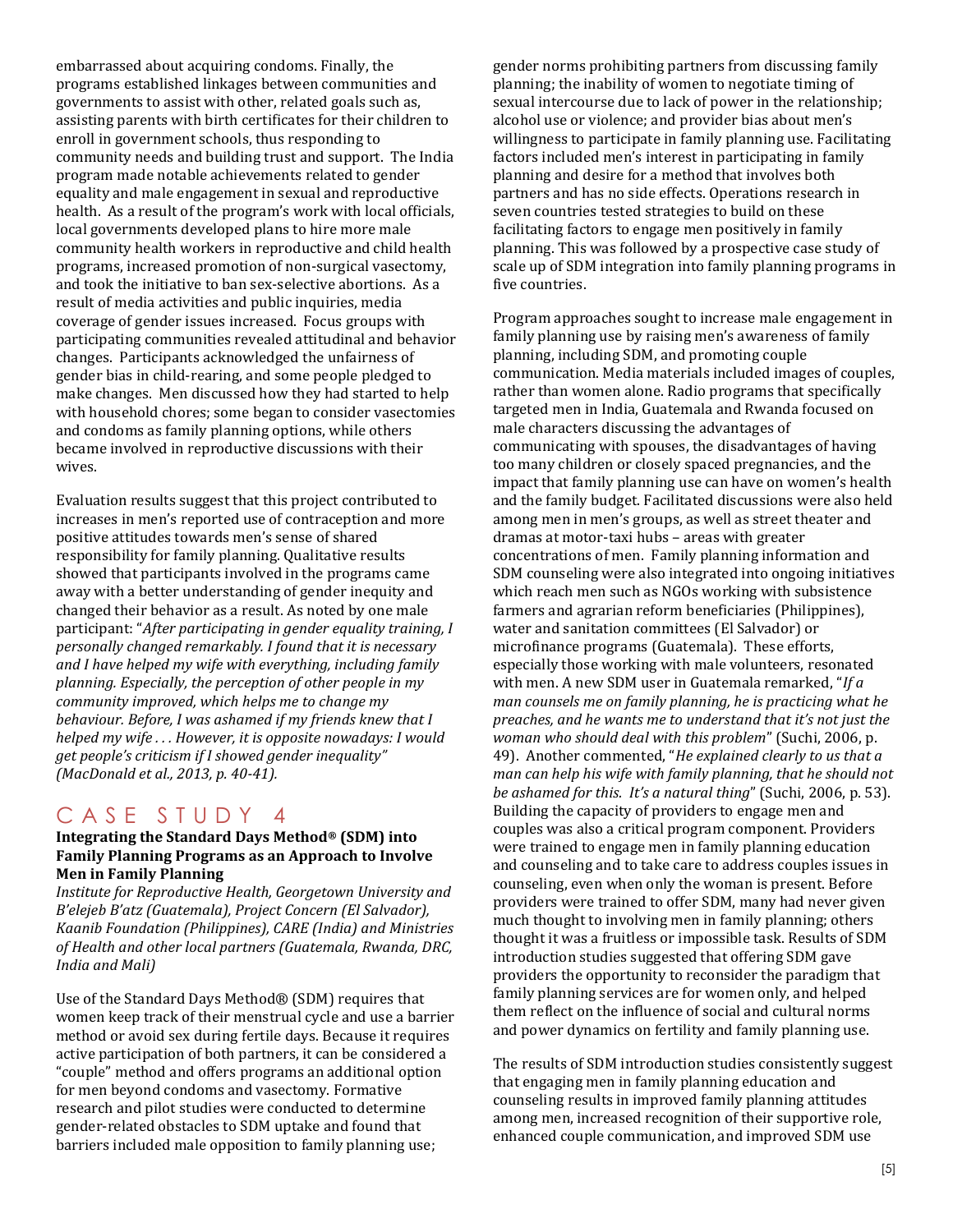(Lundgren, 2012). For example, operations research on SDM introduction in India and El Salvador showed that correct use and continuation rates were higher, and pregnancy rates lower, in villages which directly involved men (Lundgren, 2012). Similar results were found in the Philippines, where positive changes in male attitudes and husband-wife communication were observed in the intervention area which included male counselors (Rottach et al., 2009). Qualitative results from India, El Salvador and Guatemala suggest that male providers helped to reduce male opposition to family planning and engage men as supportive partners (Lundgren, 2012).

Results of a five country case study of SDM scale-up revealed that men can use family planning correctly and report high satisfaction, when programs reach out to them. Moreover, many couples see benefits to their relationship when using a family planning method that engages men. According to endline survey results, male users had adequate information to use SDM correctly, and their level of knowledge was comparable to that of women. Overall, 88% of women and 75% of men currently using SDM reported male participation in method use (IRH, 2013). In India, 90% of women using SDM reported increased affection, understanding and ability to discuss sex with partners, In Guatemala, women reported significant increases in ability to care for their own health, refuse sex and to communicate with partner. Across countries, most women reported husband participation in SDM use, and participants in nearly all countries saw more partner involvement in family planning, better couple communication, and greater intimacy (IRH, 2013).

## **10 WAYS TO ENGAGE MEN** IN FAMILY PLANNING PROGRAMS

- **1.** Provide a 'comfort zone' for discussion.
- **2.** Foster a sense of shared responsibility.
- **3.** Promote couple communication.
- **4.** Create opportunities to redefine inequitable gender norms.
- **5.** Provide models of positive male behavior and positive consequences of engagement.
- **6.** Create male-targeted, positive messaging.
- **7.** Focus on both men and women.
- **8.** Integrate into other programming.
- **9.** Be flexible and adaptable.
- **10.** Use long-term, coordinated efforts.

### **Learning from the Implementation Experience: Ways to Engage Men in Family Planning Programs**

Programs reviewed shared some common elements for ways to engage men in family planning, most of which encourage use of gender-transformative approaches (See Essential Elements for Success column under Table 1).

- **1. Provide a 'comfort zone' for men to discuss family planning and sexual and reproductive health.** Each of the featured programs provides a forum for men to learn about family planning. For many men, it may be the first time they've had the opportunity to directly learn about and discuss questions related to sexual and reproductive health. As MacDonald et al. (2013) notes: "Despite cultural norms about men's sexual behaviour, many men are in fact willing and able to participate more fully in women's sexual and reproductive health if given a 'comfort zone' and opportunity to do so. That is, the main issue preventing men from assuming more responsibility for their and their partner's sexual and reproductive health may not be mainly cultural or personal, but rather the lack of an encouraging and enabling environment" (p. 41).
- **2. Foster a sense of shared responsibility for family planning.** The programs reviewed here promote shared responsibility, open partner dialogue and joint decisionmaking about family planning through increased couple communication. Programs that engage men in sharing responsibility for family planning value men's roles and, through greater awareness and increased communication, help men value women, thus contributing to a sense of shared responsibility.
- **3. Promote couple communication.** These programs highlight the importance of couple communication. Family planning discussions enable couples to discuss their expectations for the future and can lead to greater awareness of gender roles, norms and expectations that either help or hinder the achievement of their fertility goals.
- **4. Create opportunities to redefine inequitable gender norms related to family planning**. Each of these programs included activities to increase awareness of rigid and harmful gender norms and catalyze reflection on the costs of adhering to these norms. "It is becoming increasingly evident that health interventions that fail to address underlying gender inequities are less effective than those that do" (MacDonald et al., 2013, p. 34; WHO, 2007).
- **5.** P**rovide models of positive male behavior and positive consequences of engagement.** Nearly all of the above programs and many others acknowledge the importance of positive male leadership as facilitators, peer educators, community health workers or service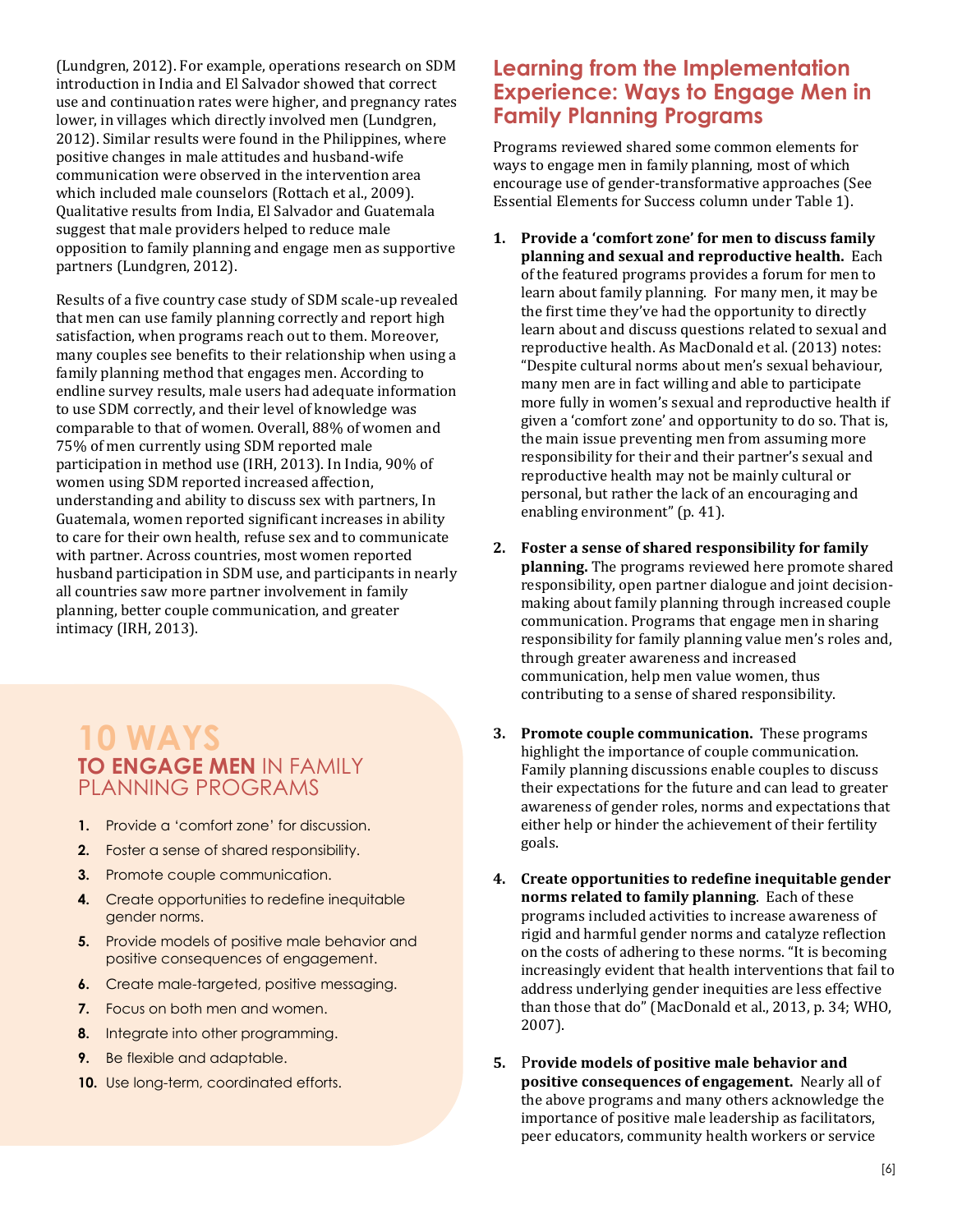providers. Training and ongoing support for these leadership positions is essential. For example, the male motivators in Malawi were interested in supporting family planning, but benefited from training and support in leading discussions about gender and power dynamics. Media and other campaigns can be powerful tools to create positive male role models. A billboard in Vietnam sought to address this as part of the male engagement campaign: "He is very manly, he always cares for his family" (MacDonald et al., 2013, p. 39). A promising approach used in some of these programs above contrasted perceived norms with actual norms. This social norms approach demonstrates to men that actual norms among their peers are more in sync with their personal beliefs than the norms they believe to be real. Men will be more likely to behave in ways they believe are right for them (e.g. share decision-making power with their wives) if they believe they are common among their peers (Rolleri, 2014).

- **6. Create male-targeted, positive messaging.** Messaging should be well targeted to the desired audience. Evidence has shown that messages that resonate more with men tend to focus on the economic and health benefits of limiting births, though that does not imply that men do not care about the welfare of their families (Shattuck et al., 2011). It is critical that messages do not exploit harmful gender norms that reinforce male control, but rather model positive consequences of male engagement.
- **7. Focus on both men and women.** Successful efforts to engage men in family planning incorporate strategies for both men and women. Single sex interventions that reach only men or only women miss the opportunity to raise awareness of how gender norms and stereotypes are embedded in the larger community and society. For example, women and girls often have their own gendered expectations for male behavior and programs must address those as well. Gender-synchronized approaches are the "intentional intersection of gender transformative efforts that reach both men and boys and women and girls…. These approaches seek to equalize the balance of power in order to ensure gender equality and transform social norms that lead to genderrelated vulnerabilities" (Greene and Levack, 2010, p. 12). Several of the programs reviewed alternated between having male facilitators for men/female facilitators for women and having combined learning groups with male and female facilitators.
- **8. Integrate into other programming.** Integrating gender programming into sexual and reproductive health initiatives as well as other programming can broaden reach to include men. In the programs discussed in this brief, integrating a component addressing genderrelated barriers into SDM information and services fostered greater male engagement in family planning. Likewise, in Vietnam, integrating gender awareness training in government and NGO services, as well as

among farmer's and women's unions brought about increased couple communication. A project in El Salvador sought to cultivate men's interest in family planning by incorporating family planning discussions into a water and sanitation program. The project used networks men were already involved with and incorporated gender equity strategies about joint decision-making in environmental planning with gender equity strategies about family planning (Lundgren et al., 2005).

**9. Be flexible and adaptable.** Program approaches that work for women will not necessarily work for men and will vary depending upon country and cultural contexts. For example, evidence has shown that men often find that the times family planning services are offered conflict with their work schedules (Hoga et al., 2013) and therefore altering scheduling or integrating

# FACTORS CONTRIBUTING TO **FAILURE**

#### **Exploiting rigid gender norms and power imbalances to achieve program goals**

Programs that exploit gender inequalities and stereotypes to achieve program goals can harm women, in particular, and entrench existing inequalities.

### **Not providing ongoing support or follow up for program participants**

Successful programs that come to an end without providing for follow up run the risk of losing any gains made in increasing family planning or improving gender equity.

### **Focusing solely on men or solely on women**

Programs that do not take into consideration the power dynamics within a couple for example, or target men without also addressing women's expectations for men (and vice versa) will be unsuccessful.

#### **Ignoring provider biases about men**

Providers may have certain expectations and biases about men and their role in family planning and these must be addressed if they are to successfully engage men in family planning services.

### **Poor messaging**

Messages for men must target men's interests without exploiting stereotypes that might further reinforce inequality.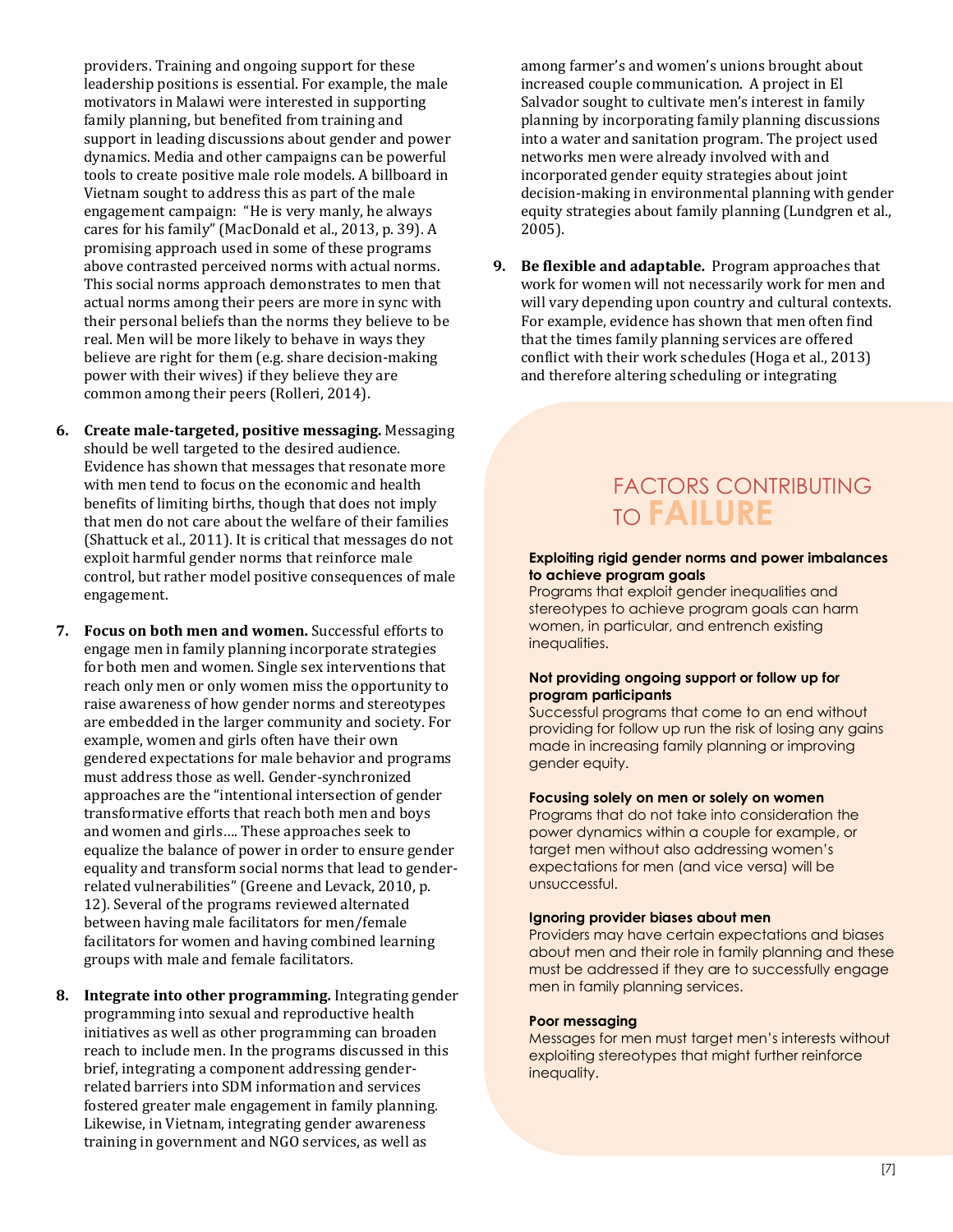programming into non-health services could enable more men to participate. In India, program planners found that switching from a focus on advocacy to one that focused on creating demand for services was more effective for engaging men since the concept of gender and male engagement was new to participating communities (MacDonald et al., 2013). In several programs offering SDM, community volunteers have found that a combination of strategies was needed to reach men depending on their availability, including educational talks in community association meetings, visits to their homes or worksites and individual, separate sessions with both members of the couple or joint sessions (Lundgren, 2012).

**10. Use long-term, coordinated efforts.** Changing genderbased norms and behavior is a long-term process, not a one-off activity, and requires reinforcement and support at various levels. Integration of gendered approaches to engage men in family planning is most effective using a strategic approach which seizes opportunities at all levels (individual, family, community, service delivery) and builds on them over time.

An approach that is gender transformative is essential to long-term success. Programs must address the underlying gender norms, assumptions and power dynamics that play out in relationships between men and women. Gender accommodating approaches are a good and important first step, but gender transformative approaches encourage critical awareness among men and women of gender roles and norms. Such programming promotes more gender equitable relationships between men and women and seeks to "critically reflect about, question, or change institutional practices and broader social norms that create and reinforce gender inequality and vulnerability for men and women" (WHO, 2006, p. 4). Each of the featured programs provides a forum for men to learn about family planning. For many men, it may be the first time they've had the opportunity to directly learn about and discuss questions related to sexual and reproductive health. "The main issue preventing men from assuming more responsibility for their and their partner's sexual and reproductive health may not be mainly cultural or personal, but rather the lack of an encouraging and enabling environment" (MacDonald et al., 2013, p. 41).

*\_\_\_\_\_\_\_\_\_\_\_\_\_\_\_\_\_\_\_\_\_\_\_\_\_\_\_\_\_\_\_\_\_\_\_\_\_\_\_\_\_\_\_\_\_\_\_\_\_\_\_\_\_\_\_\_\_\_\_\_\_\_\_\_\_\_\_\_\_*

# T O O L S & R E S O U R C E S

### **Training curricula/toolkits**

Male Motivator Training Curriculum: Using Male Motivators to Increase Family Planning Use Among Young Married Couples [https://www.k4health.org/sites/default/files/FinalMaleM](https://www.k4health.org/sites/default/files/FinalMaleMotivatorTrainingCurriculum.pdf) [otivatorTrainingCurriculum.pdf](https://www.k4health.org/sites/default/files/FinalMaleMotivatorTrainingCurriculum.pdf)

Facilitator's Manual for Discussions on Gender, Sexuality, and Family Planning in Rural Tanzania [https://www.c-changeprogram.org/sites/default/files/Tanzania-](https://www.c-changeprogram.org/sites/default/files/Tanzania-Facilitator-Discussion-Guide.pdf)[Facilitator-Discussion-Guide.pdf](https://www.c-changeprogram.org/sites/default/files/Tanzania-Facilitator-Discussion-Guide.pdf)

Inner Spaces Outer Faces Initiative (ISOFI) Toolkit: Tools for Learning and Action on Gender and Sexuality [http://www.icrw.org/files/publications/ISOFI-Toolkit-Tools-for](http://www.icrw.org/files/publications/ISOFI-Toolkit-Tools-for-learning-and-action-on-gender-and-sexuality.pdf)[learning-and-action-on-gender-and-sexuality.pdf](http://www.icrw.org/files/publications/ISOFI-Toolkit-Tools-for-learning-and-action-on-gender-and-sexuality.pdf)

Yaari Dosti: Young Men Refining Masculinity Training Manual <http://www.popcouncil.org/pdfs/horizons/yaaridostieng.pdf>

Men as Partners: A Program for Supplementing the Training of Life Skills Educators [http://www.engenderhealth.org/files/pubs/gender/ppasamanual.](http://www.engenderhealth.org/files/pubs/gender/ppasamanual.pdf)

[pdf](http://www.engenderhealth.org/files/pubs/gender/ppasamanual.pdf)

Sonke Gender Justice One Man Can Toolkit [http://www.genderjustice.org.za/resources/cat\\_view/218](http://www.genderjustice.org.za/resources/cat_view/218-tools/223-omc-toolkit.html) [tools/223-omc-toolkit.html](http://www.genderjustice.org.za/resources/cat_view/218-tools/223-omc-toolkit.html)

#### **Gender scales**

Compendium of Gender Scale[s https://www.c](https://www.c-changeprogram.org/content/gender-scales-compendium/pdfs/4.%20GEM%20Scale,%20Gender%20Scales%20Compendium.pdf)[changeprogram.org/content/gender-scales](https://www.c-changeprogram.org/content/gender-scales-compendium/pdfs/4.%20GEM%20Scale,%20Gender%20Scales%20Compendium.pdf)[compendium/pdfs/4.%20GEM%20Scale,%20Gender%20Scales%2](https://www.c-changeprogram.org/content/gender-scales-compendium/pdfs/4.%20GEM%20Scale,%20Gender%20Scales%20Compendium.pdf) [0Compendium.pdf](https://www.c-changeprogram.org/content/gender-scales-compendium/pdfs/4.%20GEM%20Scale,%20Gender%20Scales%20Compendium.pdf)

#### **Advocacy documents**

What Men Have to Do With It: Public Policies to Promote Gender Equality

<http://www.icrw.org/publications/what-men-have-do-it>

Standard Days Method®: Building Gender Equity & Engaging Men in Family Planning [http://irh.org/wp-](http://irh.org/wp-content/uploads/2013/04/FAM_Project_Brief_Gender_Equity_8_5x11_0.pdf)

[content/uploads/2013/04/FAM\\_Project\\_Brief\\_Gender\\_Equity\\_8\\_5x](http://irh.org/wp-content/uploads/2013/04/FAM_Project_Brief_Gender_Equity_8_5x11_0.pdf) [11\\_0.pdf](http://irh.org/wp-content/uploads/2013/04/FAM_Project_Brief_Gender_Equity_8_5x11_0.pdf)

#### **Reference documents**

Interagency Gender Working Group (IGWG) Gender Terms and Definition[s http://www.igwg.org/igwg\\_media/integrgendrRH-](http://www.igwg.org/igwg_media/integrgendrRH-HIV/gendertermsdefinitions.pdf)[HIV/gendertermsdefinitions.pdf](http://www.igwg.org/igwg_media/integrgendrRH-HIV/gendertermsdefinitions.pdf)

IGWG Gender Equality Continuum Tool [http://www.prb.org/images/IGWG/Gender-Integration-](http://www.prb.org/images/IGWG/Gender-Integration-Continuum.png)[Continuum.png](http://www.prb.org/images/IGWG/Gender-Integration-Continuum.png)

From Family Planning to Fatherhood: Analysis of Recent Male Involvement Initiatives and Scale-Up Potential (Briefing Paper) http://irh.org/resource-library/from-family-planning-tofatherhood-analysis-of-recent-male-involvement-initiatives-andscale-up-potential/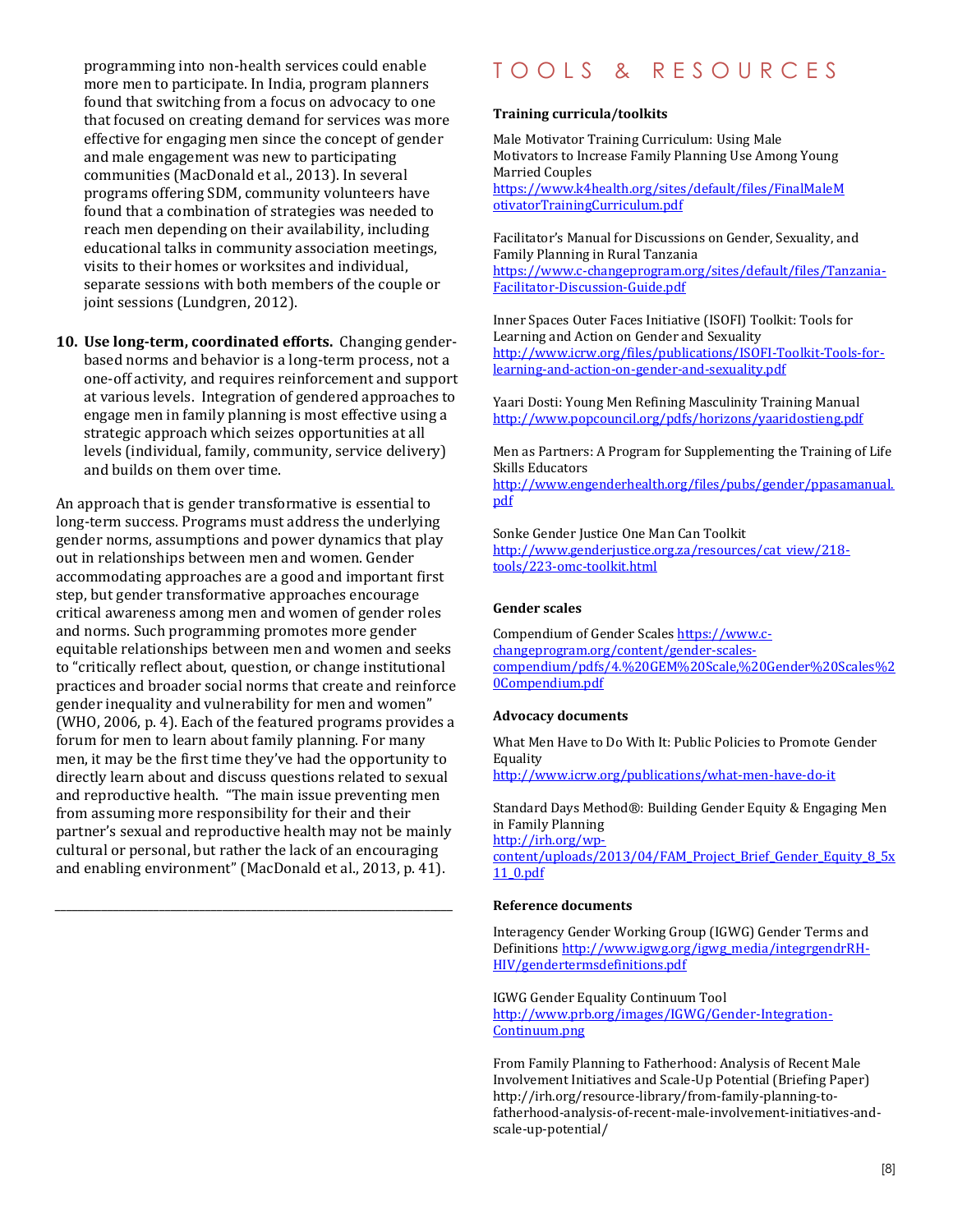# A C K N O W L E D G M E N T S

IRH would like to acknowledge the following individuals for providing their time and input to help explore interventions for engaging men in family planning programs: Lisa MacDonald, HealthBridge Foundation of Canada; Brad Kerner, Save the Children; Sidney Schuler, FHI360; and Dominick Shattuck, FHI360. We would also like to thank the individuals and representatives of the many organizations who contributed to the initial briefing paper, which served as the foundation for this initiative. Finally, special thanks to the presenters, moderators and attendees of the 2013 Male Involvement Technical Consultation in Washington, DC whose insights helped to frame the discussion of existing programs and the analysis of the approaches identified.

This publication was made possible through support provided by the United States Agency for International Development (USAID) for the Tékponon Jikuagou Project under the terms of the Cooperative Agreement No. AID-OAA-A-10-00066. The contents of this document do not necessarily reflect the views or policies of USAID or Georgetown University.

This brief was prepared by Melanie Croce-Galis in association with Elizabeth Salazar and Rebecka Lundgren of the Institute for Reproductive Health at Georgetown University (IRH). IRH would like to thank Kim Ashburn (IRH), Diana Santillan and Michal Avni (USAID) for their input and review of this brief.

© 2014. Institute for Reproductive Health, Georgetown University

**Tékponon Jikuagou Project**  Institute for Reproductive Health**,** Georgetown University

irhinfo@georgetown.edu www.irh.org/projects/tekponon\_jikuagou/

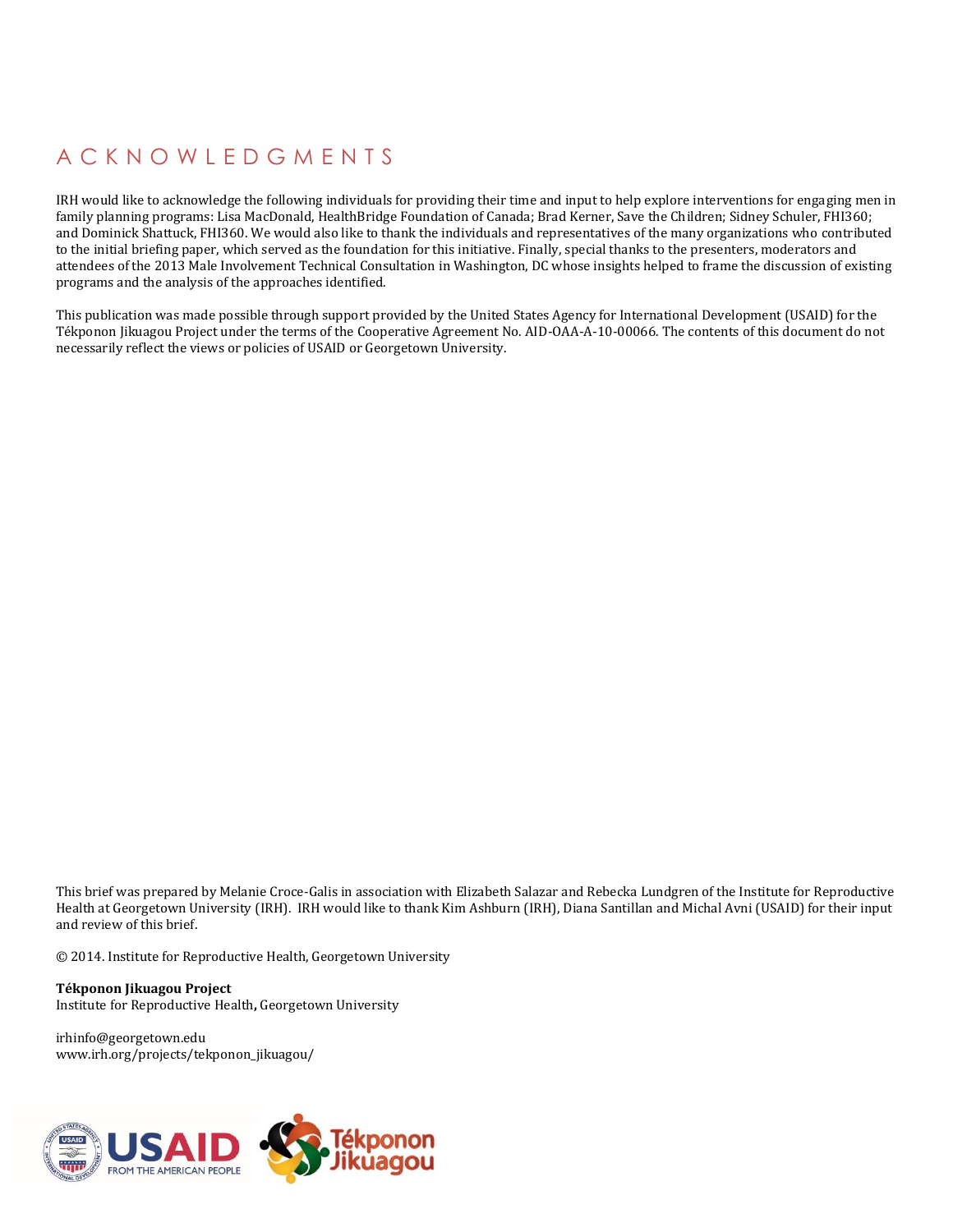| Table 1. Emerging Practices in Engaging Men in Family Planning                             |                                                                                                                            |                                                                                                                                                                                                                                                                                                                                                                                                                                                                                          |                                                                                                                                                                                                                                                                                                                                                                                                                                                                                                                           |                                                                                                                                                                                                                                                                                                                                             |  |  |  |
|--------------------------------------------------------------------------------------------|----------------------------------------------------------------------------------------------------------------------------|------------------------------------------------------------------------------------------------------------------------------------------------------------------------------------------------------------------------------------------------------------------------------------------------------------------------------------------------------------------------------------------------------------------------------------------------------------------------------------------|---------------------------------------------------------------------------------------------------------------------------------------------------------------------------------------------------------------------------------------------------------------------------------------------------------------------------------------------------------------------------------------------------------------------------------------------------------------------------------------------------------------------------|---------------------------------------------------------------------------------------------------------------------------------------------------------------------------------------------------------------------------------------------------------------------------------------------------------------------------------------------|--|--|--|
| Intervention                                                                               | <b>Description</b>                                                                                                         | Outcome(s)                                                                                                                                                                                                                                                                                                                                                                                                                                                                               | <b>Essential Elements for Success</b>                                                                                                                                                                                                                                                                                                                                                                                                                                                                                     | <b>Considerations for Scale Up</b>                                                                                                                                                                                                                                                                                                          |  |  |  |
| <b>Interactive</b><br>Workshops<br>(Guatemala<br>and Tanzania)                             | Interactive<br>workshops<br>promoting<br>gender equity<br>and FP                                                           | Increased use of modern contraception<br>among women<br>Increased knowledge of modern<br>contraception, especially among men<br>More positive gender attitudes, especially<br>among men                                                                                                                                                                                                                                                                                                  | Curriculum that included concepts of<br>gender, responsible parenthood, and<br>communication between men and<br>women about sex and FP<br>10-day training of local facilitators by<br>expert trainer<br>Sex-segregated workshops (2 women's<br>workshops, with female facilitator; 2 men's<br>workshops with male facilitator and 2<br>couple workshops with joint facilitators)<br>FP methods and SRH services available by<br>referral to mobile clinics                                                                | Demonstrated success with only four workshops<br>per individual over the period of a month<br>Somewhat labor-intensive in terms of<br>facilitation, although the intervention is simple<br>and time-limited<br>Additional monitoring, supervision; upgrading of<br>skills would be necessary                                                |  |  |  |
| Male Motivator<br>(Malawi, with<br>adaptations in<br>Mozambique,<br>India, and<br>Nigeria) | Use of male peer<br>education to<br>increase FP<br>uptake through<br>increased and<br>improved<br>spousal<br>communication | Increased contraceptive use<br>Increased knowledge of contraceptive<br>methods<br>Increased knowledge of the health<br>benefits of FP and economic benefits of<br>smaller families<br>Increased male acceptance of FP<br>Increased frequency of discussion of FP<br>due to increased respect for women<br>Improved couple communication<br>More egalitarian discussions and decision-<br>making among couples<br>Improved marital harmony due to<br>improved couple communication skills | Curriculum that focused on FP practices<br>and local resources; attitudes about FP<br>norms; FP skills and interpersonal<br>communication; messages that focused<br>on the financial benefits of FP<br>Motivators were married and old enough<br>(30 years or older) to have social<br>credibility; trained to provide information,<br>not pressure contraceptive use<br>Trained motivators who were linked to<br>community-based contraceptive<br>distributors<br>Consistent visits, either one-on-one or as a<br>couple | Somewhat labor and cost-intensive as a stand-<br>alone program, but could be incorporated into<br>other programming, and is of short duration<br>Training tools and protocols are simple enough<br>for spontaneous uptake in other countries, as<br>they were in India and Nigeria without the<br>technical assistance of Save the Children |  |  |  |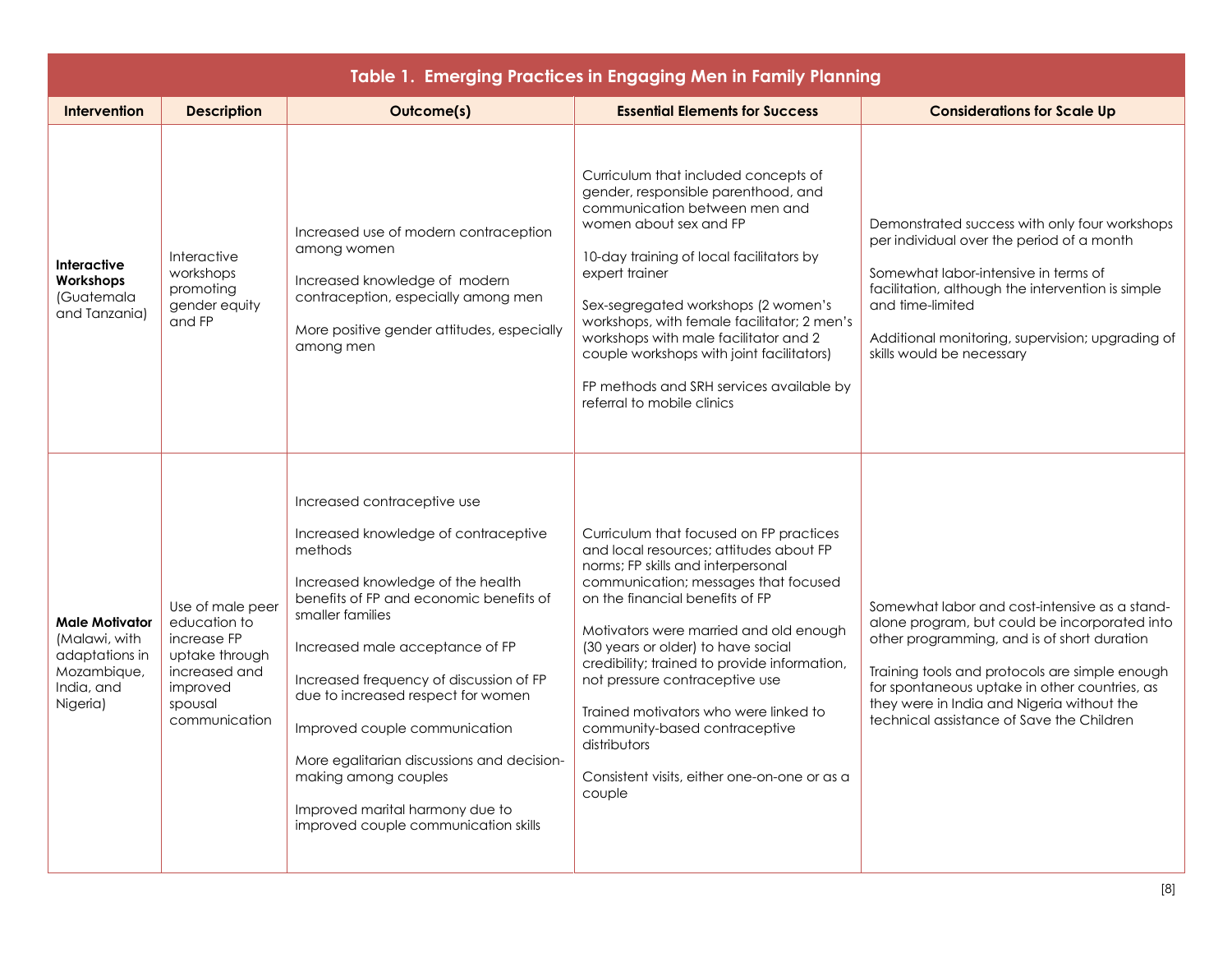| Promoting<br>Male-<br>Centered<br><b>Methods</b><br>(Vietnam and<br>India)                                      | Multi-pronged<br>effort to<br>promote shared<br>responsibility for<br>FP by raising<br>awareness,<br>supporting<br>government<br>programs and<br>fostering direct<br>community<br>discussion about<br>the role of men<br>in FP | Increased number of men reporting<br>contraceptive use<br>More positive attitudes towards men's<br>responsibility in FP and reproductive<br>health<br>Increased media coverage of gender<br>inequality and men's role in FP and<br>reproductive health<br>Increased capacity of government and<br>NGO staff on gender awareness and the<br>importance of male engagement in FP<br>Increased community engagement<br>More enabling environment for men to<br>access condoms<br>More positive understanding of the<br>meaning and benefits of gender equality<br>by both men and women<br>Gender integrated into training and<br>communication activities of government<br>and civil society groups | Effective training and message<br>development skills<br>Promoted positive images of male<br>engagement<br>Networking, sharing and exchanging<br>information about approaching gender<br>issues from a male perspective with<br><b>NGOs</b><br>Fostering links, training, capacity building<br>with journalists and media outlets                                                                                                                                                                                                                                                                                                                                             | Requires a coordinated effort among<br>government and NGOs over an extended<br>period; funding for training, coordination,<br>media materials                                                                                                                                                                                                                                                                                                                                                                                                                                                                                                                                                                                                                                                                                                       |
|-----------------------------------------------------------------------------------------------------------------|--------------------------------------------------------------------------------------------------------------------------------------------------------------------------------------------------------------------------------|---------------------------------------------------------------------------------------------------------------------------------------------------------------------------------------------------------------------------------------------------------------------------------------------------------------------------------------------------------------------------------------------------------------------------------------------------------------------------------------------------------------------------------------------------------------------------------------------------------------------------------------------------------------------------------------------------|------------------------------------------------------------------------------------------------------------------------------------------------------------------------------------------------------------------------------------------------------------------------------------------------------------------------------------------------------------------------------------------------------------------------------------------------------------------------------------------------------------------------------------------------------------------------------------------------------------------------------------------------------------------------------|-----------------------------------------------------------------------------------------------------------------------------------------------------------------------------------------------------------------------------------------------------------------------------------------------------------------------------------------------------------------------------------------------------------------------------------------------------------------------------------------------------------------------------------------------------------------------------------------------------------------------------------------------------------------------------------------------------------------------------------------------------------------------------------------------------------------------------------------------------|
| <b>SDM</b><br>Integration<br>(Mali, India, El<br>Salvador,<br>Philippines,<br>Guatemala,<br>Rwanda, and<br>DRC) | Integrating a<br>gendered<br>approach to<br>improve couple<br>communication<br>about FP and<br>engage men in<br>FP use<br>(specifically<br>SDM)                                                                                | Increased contraceptive use<br>Increased awareness of contraception<br>Improved couple communication<br>Greater male engagement in FP<br>Greater sensitization of providers to<br>gender-related obstacles in<br>contraceptive uptake, e.g., couple<br>communication, male engagement,<br>screening for gender-based violence,<br>alcohol use, HIV risk                                                                                                                                                                                                                                                                                                                                           | Training to build provider capacity to view<br>FP through a gender lens and to engage<br>men and couples in greater<br>communication<br>Focus explicitly on equity, gender, and<br>rights throughout implementation<br>Use of mass media to reach men by<br>highlighting men in FP - messaging that<br>included importance of couple<br>communication, disadvantages of too<br>many children or children too closely<br>spaced and impact of FP on family<br>budget<br>Enhance access to FP through<br>community-based providers, purposeful<br>efforts to engage men through<br>male/couple community volunteers or by<br>working through groups with male<br>participation | SDM training can be integrated into ongoing<br>Contraceptive Technology Updates and other<br>capacity building efforts. Does not require<br>highly trained trainers or special resources -<br>distance training is possible<br>Training curricula and job aides are available<br>for different contexts and in different<br>languages. Counseling protocols exist<br>MOH or other local systems would have to<br>allocate funds for purchase of SDM's<br>commodity<br>New systems may need to be created to<br>accommodate men, but does not necessarily<br>require additional resources. Most feasible in<br>systems which have community-level activities<br>Requires coordination between service delivery<br>organizations, media outreach and community<br>mobilization over an extended period of time<br>to fully integrate SDM into systems |